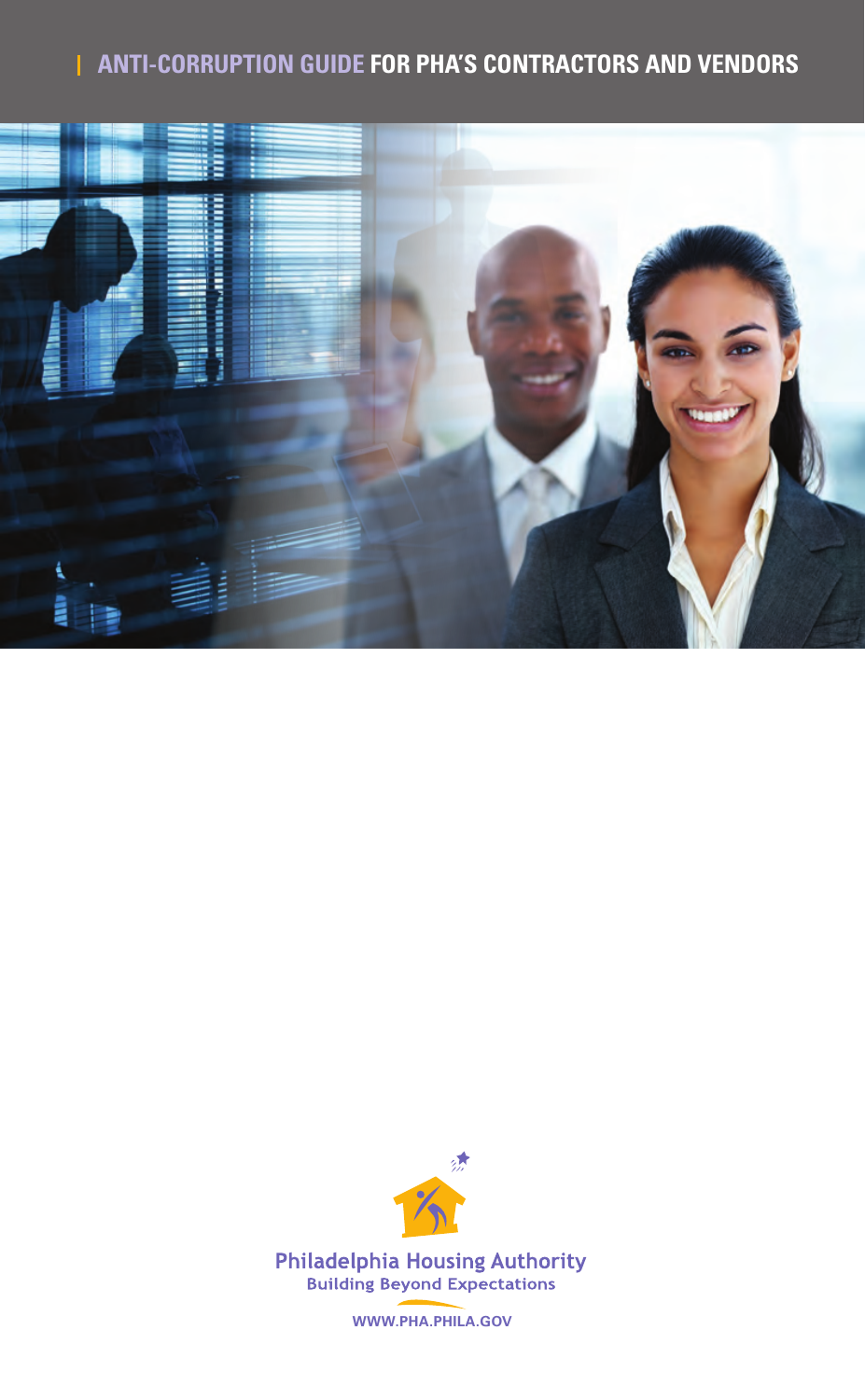

#### **Philadelphia Housing Authority Building Beyond Expectations**

Kelvin A. Jeremiah *Director, Office of Audit and Compliance*

If you have information of possible wrongdoing call, write or visit:

**Office of Audit and Compliance Philadelphia Housing Authority 12 S. 23rd Street, Philadelphia, PA 19103 Fraud Hotline (215) 684-8300, oac@pha.phila.gov**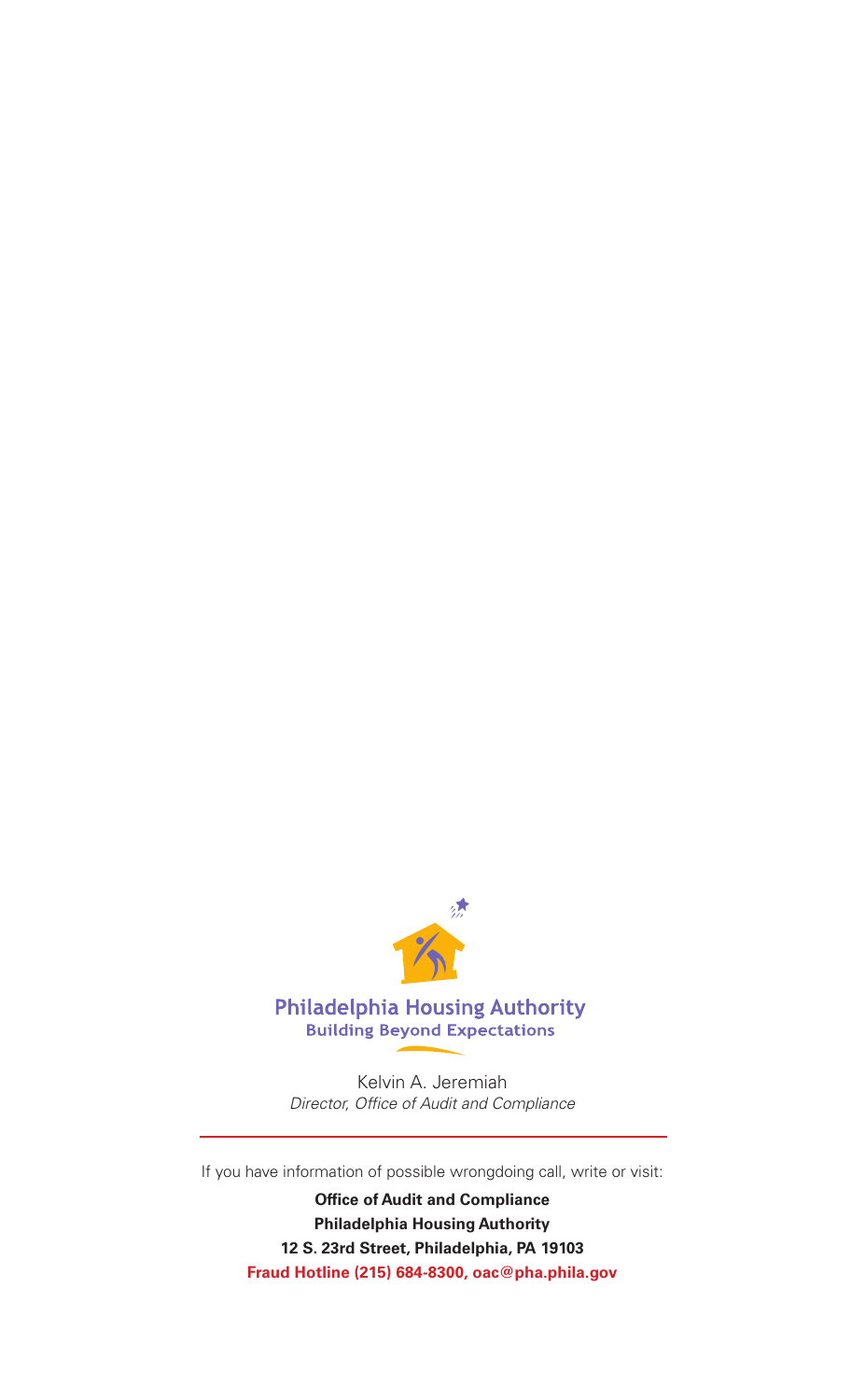The Philadelphia Housing Authority (PHA) spends tens of millions of dollars annually for goods, services, and construction. The contractors/ vendors that supply PHA are sometimes unfamiliar with, or unwilling to follow, the standard of conduct expected of them regarding their interaction with PHA staff. In general, the standards of conduct and ethical behavior tend to be stricter in the public sector than in the private sector. Actions and decisions that are acceptable in the private sector may be improper or illegal in the public sector.

PHA's Office of Audit and Compliance (OAC) is providing the following information to advise contractors/vendors that may conduct business with PHA as to the nature and extent of their ethical obligations and what they must expect from PHA's employees. This brochure further explains the purpose and operation of the OAC, offers a guide to recognizing various forms of corruption, and explains how to respond to it. This brochure also reviews the risks of, and penalties for, engaging in corrupt behavior.

# **What Is the Office of Audit and Compliance?**

The OAC is responsible for investigating PHA-related fraud, criminal activity, corruption, conflicts of interest, unethical conduct, waste, mismanagement and misconduct committed by employees, residents, and contractors/vendors doing business with PHA.

PHA's policies require that the OAC be notified of all complaints received within PHA involving alleged corrupt or other criminal activity, conflicts of interest, unethical conduct, misconduct and waste and mismanagement (i) by PHA, (ii) by officers and employees of PHA, or (iii) by persons or entities doing business with PHA, including contractors/vendors. The OAC has jurisdiction to investigate any such complaint.

In accordance with PHA's Anti-Fraud policy, all PHA employees have an affirmative obligation to report, directly and without undue delay, to the OAC, any and all information concerning conduct which they know, or should reasonably know, to involve corrupt or other criminal activity or conflicts of interest, including contractor/vendor offers to engage in unlawful conduct.

Contractors/vendors are reminded that by submitting a bid or proposal to PHA, the bidder represents that it will cooperate with PHA's OAC. Along those lines, if a contractor/vendor knows or reasonably suspects that another contractor/vendor or PHA employee is involved in fraud or questionable activities, the contractor/vendor should inform the OAC.

The OAC strictly enforces these obligations against both PHA employees and those who would induce them to violate their public trust.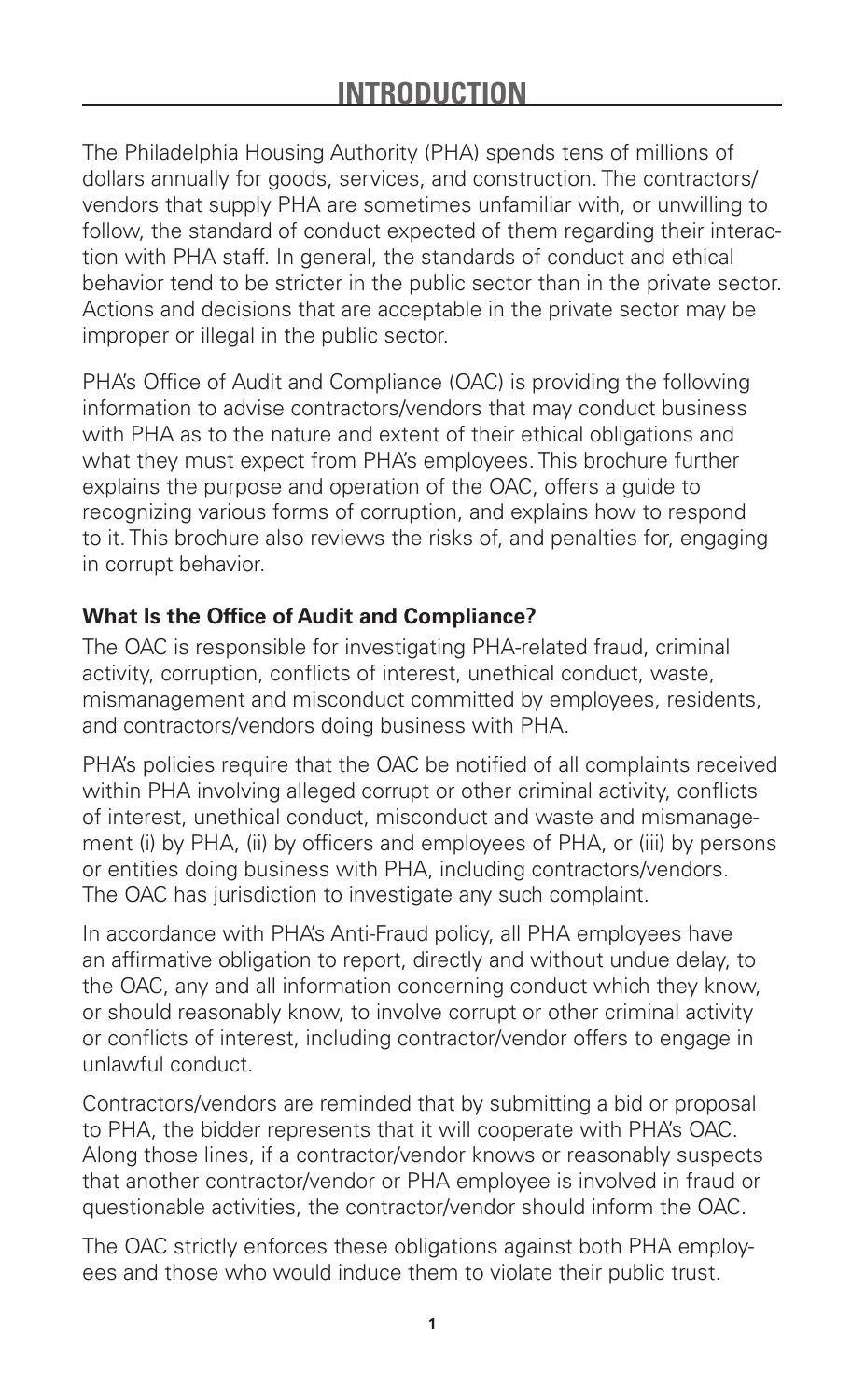## **What Does PHA Expect From Its Contractors/Vendors?**

PHA relies upon open, arms-length, competitive procurements to assure that it spends the public's money wisely. To do business with PHA, contractors/vendors must respect and not undermine that process. PHA also expects contractors/vendors to perform fully, timely, and honestly in accordance with the terms of their contracts, and to demonstrate their "responsibility" through a history of successful and honest performance.

## **Consider the Following Before Becoming a PHA Contractor/Vendor:**

For every proposed PHA contract, PHA is generally required to consider whether the contractor/vendor has the requisite "responsibility" for the contract award. Before engaging in the procurement process, you should take a hard look at your firm's history of business integrity and whether your firm has the capability to fully meet the demands of the work. To do business with PHA, you must:

- Be prepared to demonstrate that your firm has the resources and experience to do the job successfully.
- Be prepared to publicly and truthfully disclose your firm's management and ownership, officers and owners, with an expectation that any of their legal and performance problems will need to be explained.
- Be current on your obligations, including paying corporate, real property, payroll taxes and social security contributions, as well as water, sewer, and other local assessments, and any undisputed contractual claims or other financial obligations due and owing to other contractors, suppliers of materials, or other creditors or laborers.
- Pay prevailing wages, where legally required. Prevailing wage violations and the submissions to PHA of falsified certified payrolls is against the law and will be prosecuted to the fullest extent of the law.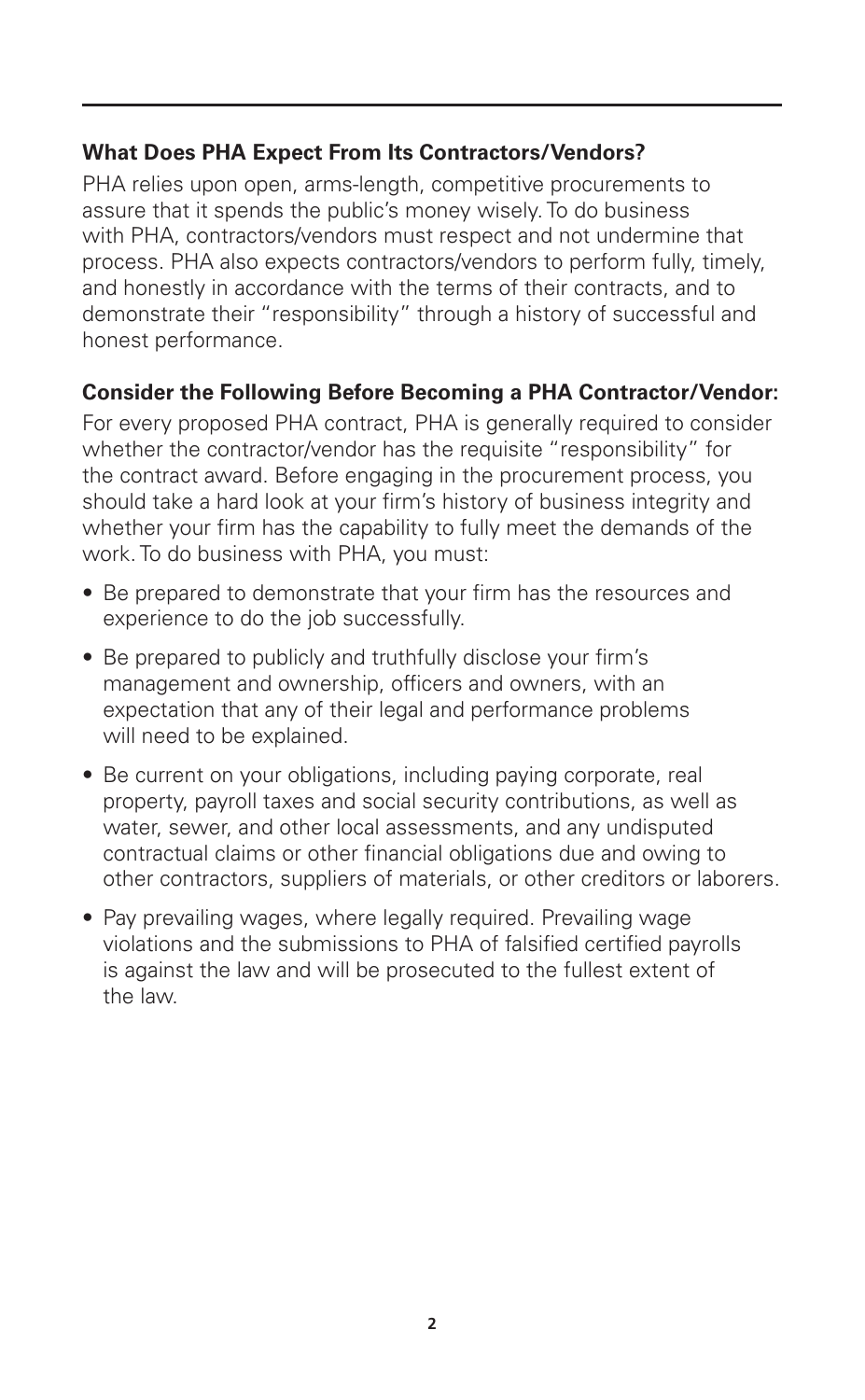### **Submitting a Bid or a Proposal**

As mentioned earlier, PHA is generally required to conduct competitive procurements and to award solely on the basis of price and merit. Efforts by a contractor/vendor or by a lobbyist acting on behalf of a contractor/vendor to gain an "inside track" by inhibiting competition or exploiting business or political relationships are strictly prohibited.

Contractors/vendors are expected to independently and honestly prepare and submit bids and proposals based upon their own costs and operations without the benefit of knowing what their competitors will do. By this mechanism, PHA obtains the most advantageous price or proposal available among the firms doing business in that market. When offering a bid or a proposal to PHA:

- Do not "co-operate" or share pricing information with competitors when preparing bids. Anti-competitive activity, where competitors agree on the prices to be submitted, is known as "collusive bidding," "price fixing," or "bid-rigging," and is illegal.
- Do not submit artificially high or low bids to make a competitor's price look more reasonable. This is known as "complementary bidding," "courtesy bidding," or "cover," and is illegal.
- Do not submit bids or proposals that are deceptively attractive with the expectation that after winning the contract you will recover your additional costs or inflate profits through change orders or related contracts in which you then have a "sole source" competitive advantage.
- Do not manipulate unit costs by selectively underbidding particular line item costs with the expectation that their quantities will change afterward.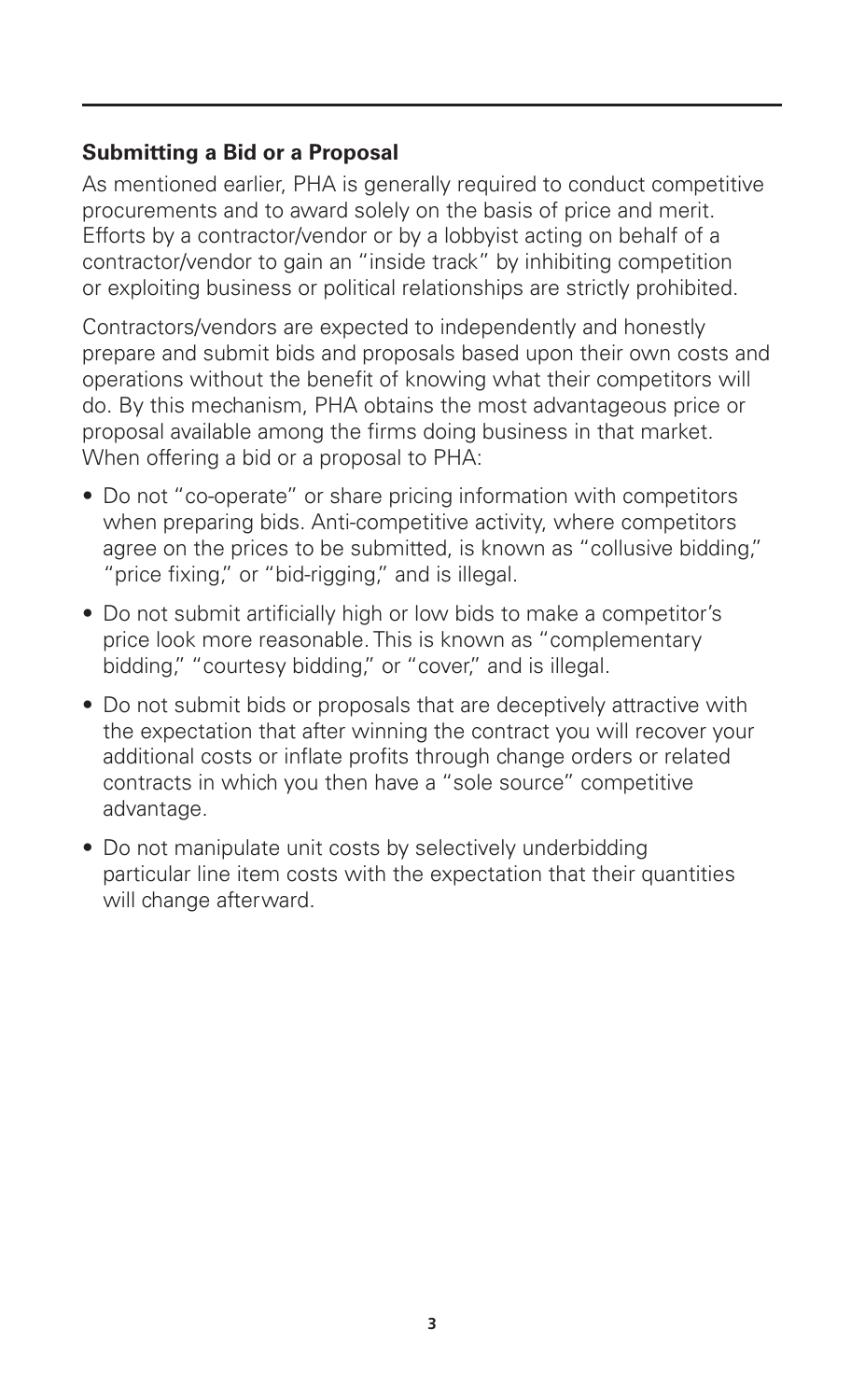### **Sensitive and Protected Information**

Unlike private industry, firms competing for PHA business are not permitted to obtain a competitive advantage by learning more about a proposal or contract than what is available to all other bidders and proposers. For each procurement, there is generally a mechanism created to appraise potential contractors/vendors of the information they need to prepare their bids or proposals. Do not circumvent this process by asking or inducing a current or former PHA employee to provide you with information to which you are not entitled. Information relating to the identity of potential bidders, proposal contents, cost/pricing data, proprietary information and trade secrets, technical cost evaluations, and rankings is confidential, at least until the award has progressed to the point where the information is publicly available.

# **If Your Company is Awarded a PHA Contract**

If your company is selected as a winning bidder or proposer, PHA will review your company's past experience and will conduct an appropriate background check in order to assess whether your firm has the requisite business integrity to be awarded public funds.

A contractor/vendor's ethical obligations do not end with the contract award. Gifts and job offers may not be offered to influence PHA employees to approve work, materials, or payments under the terms of the contract. Contractors/vendors are required to perform fully in accordance with the terms of their PHA contracts.

The delivery of goods or services that fall below contractual requirements, and for which the supplier charges as if contractual specifications had been met, is known as "product substitution." Product substitution is a violation of your contract or worse. The following acts are considered product substitution:

- Providing inferior quality or substandard raw materials and finished products.
- Substituting generic or foreign-made products when particular brand name or domestically produced products are required in the contract specifications.
- Submitting for compliance testing, samples or items that are not representative of actual production materials or products.
- Substituting used or refurbished products without authorization.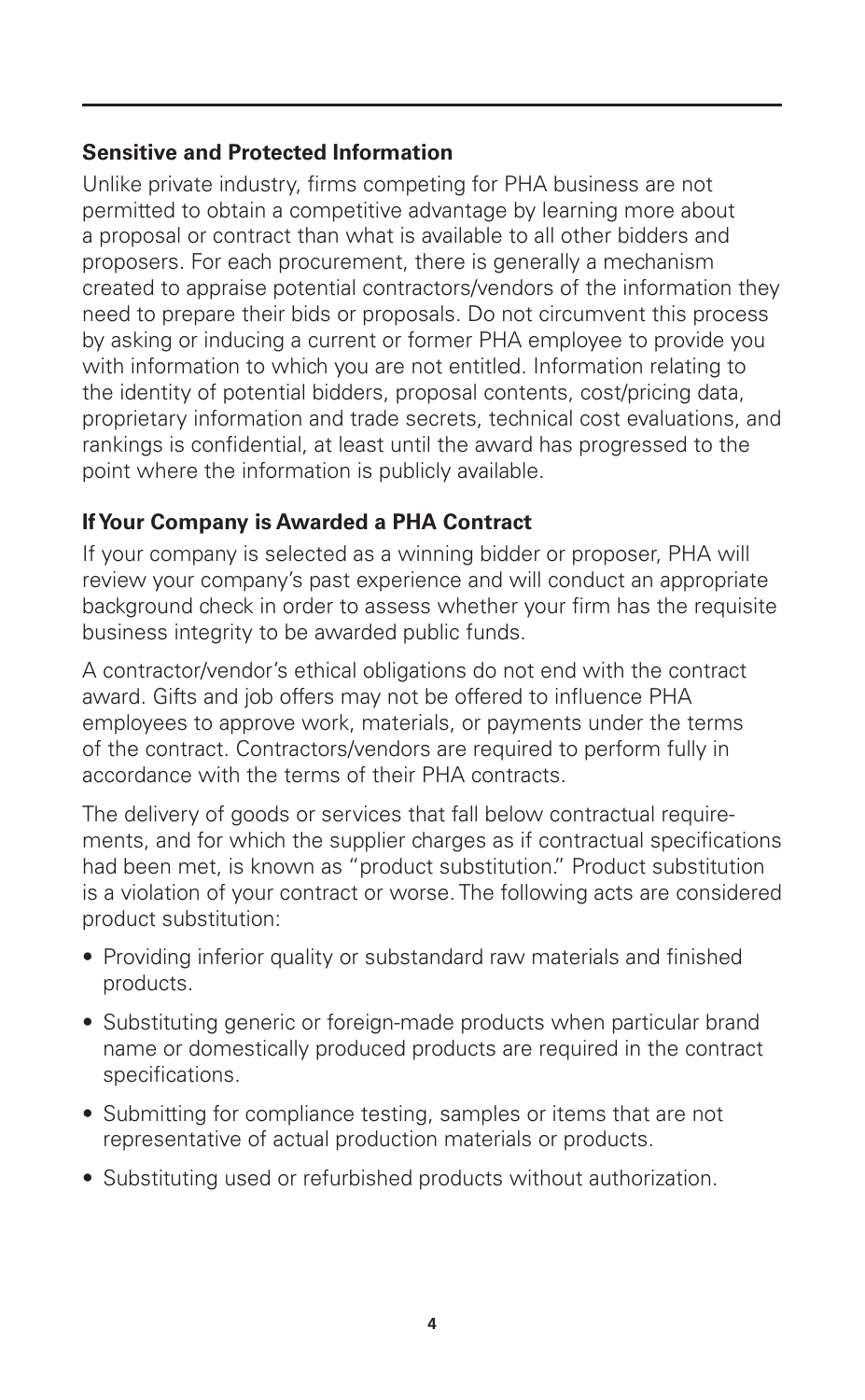#### **Job Offers by Contractors/Vendors:**

Should you determine that a PHA employee involved in contract procurement or administration, or his or her family member, would make a perfect addition to your firm, you must make sure that the PHA employee is not involved in any capacity with any contract procurement or administration that affects your firm before discussing a job offer, or even the prospect of a job. Wait until the PHA employee is no longer involved with such contract procurement or administration or until that particular procurement or contract is completed before you discuss employment opportunities. Otherwise, your attempt to discuss employment may be considered an attempt to improperly influence such contract procurement or administration.

If you hire a former PHA employee, you should be aware of two restrictions. First, as a general rule, he or she may not represent a person on any matter before the PHA with which he or she has been associated for at least one year after he or she leaves PHA's employment. Second, he or she may not reveal or use for private advantage any confidential information he or she may have about a contract you may hold or for which you may be competing.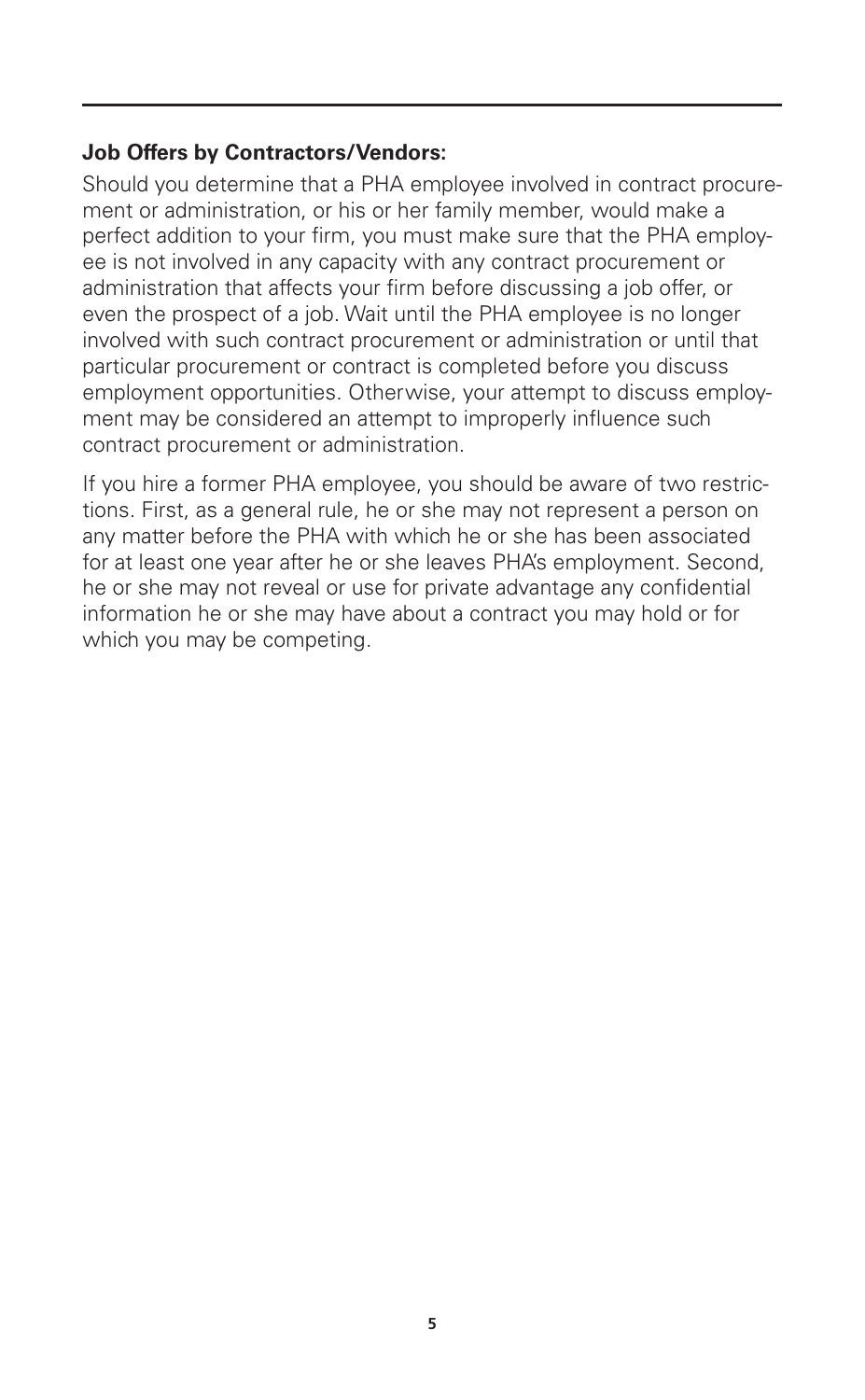# **Contractors/Vendors and Inspectors: A Code of Conduct**

# **What is Corruption?**

Corruption is a broad term encompassing many types of behavior. While the most blatant forms of corruption (e.g. a PHA contractor who offers \$100.00 to a PHA inspector to approve a job) are obvious, there are certain acts, which, while not as clear-cut, are nonetheless corrupt. A corrupt act can be seemingly insignificant as offering lunch to a PHA inspector. Below are some definitions and examples of corruption, which may assist you in recognizing the more subtle forms of corruption.

### **Bribery, Bribe Receiving, Unlawful Gratuities, and Rewarding Official Misconduct: What Do These Terms Mean?**

All these terms can be found in Federal and/or Pennsylvania State Law because they are all crimes. If you are found guilty of committing any of these acts, you may be subject to a sentence of imprisonment.

**Bribery** is defined as conferring, offering or agreeing to confer, any benefit upon a public servant with an agreement or understanding that such public servant's vote, opinion, judgment, action, decision, or exercise of discretion as a public servant will thereby be influenced. **Note that, for the crime of bribery to occur, it is not necessary that the benefit actually be bestowed upon the public servant.**

# *Examples of bribery include:*

- When a contractor/vendor approaches an inspector and offers or agrees to offer any benefit (e.g. money, sports tickets, free dinners, a car, etc.) in exchange for the inspector, in his or her official capacity, to expedite payment on the contract.
- When the contractor/vendor approaches an inspector with an offer of any benefit in exchange for an inspector approving unwarranted additional work or "signing-off" on work that the contractor/vendor did not perform or complete according to the contract specification.

Again, the offers by the contractor/vendor are bribery  $-$  no actual exchange of goods or other benefit needs to take place.

**Bribe Receiving** occurs when a public servant solicits, accepts, or agrees to accept any benefit from another person, upon an agreement or understanding that his or her vote, opinion, judgment, action, decision, or exercise of discretion as a public servant will thereby be influenced. In this case too, the actual receipt of the benefit is unnecessary to any potential prosecution.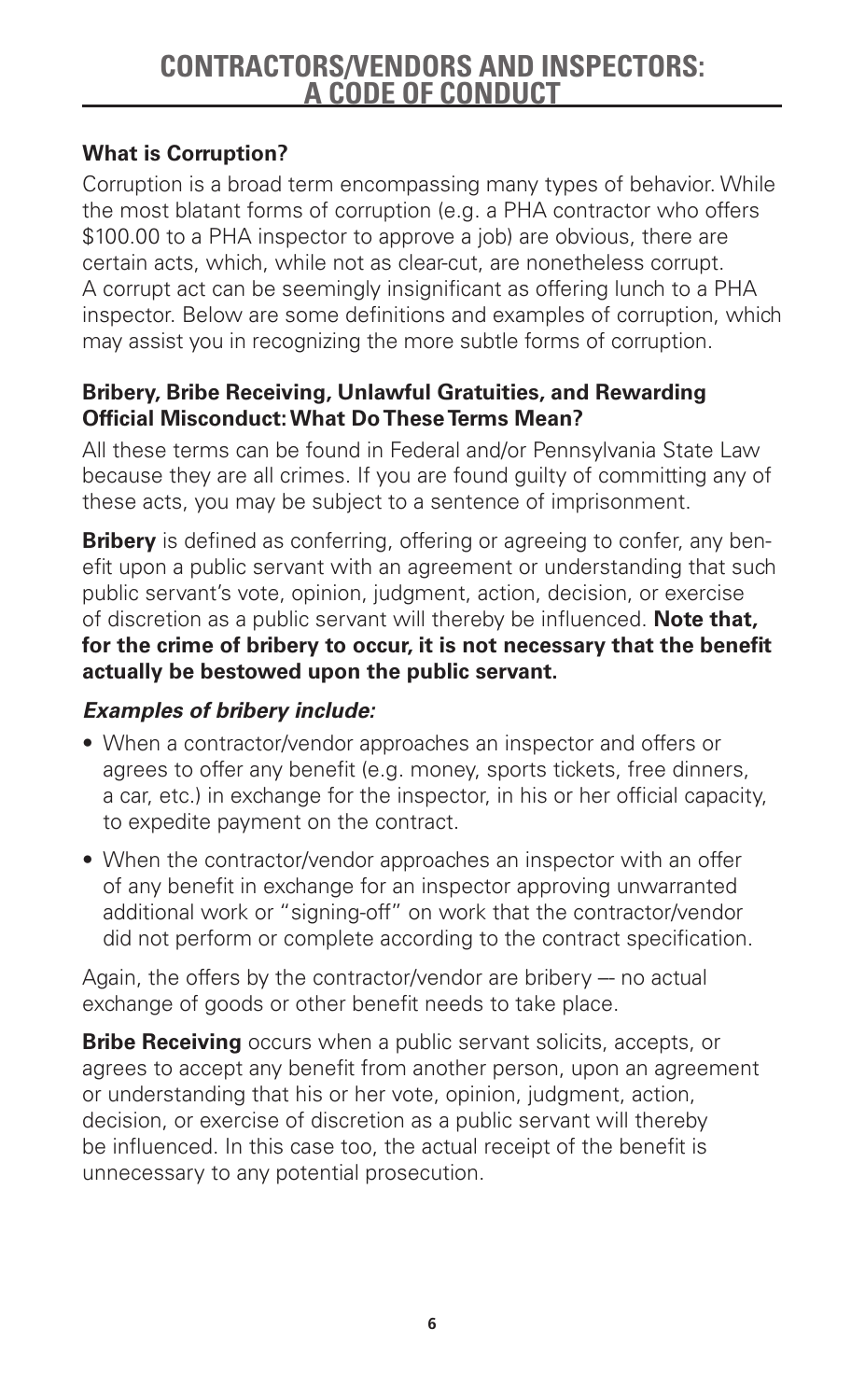A PHA employee is, by definition, a public servant. Therefore, an inspector would commit the crime of bribe receiving, for example, after approaching a contractor/vendor and soliciting, demanding or requesting that the contractor/vendor give a benefit in exchange for approving completed work that otherwise would not be approved. Once more, it is the mere requesting of or agreement to accept a benefit in exchange for influencing an Inspector's actions, which constitutes a violation of this law.

Giving **Unlawful Gratuities** occurs when a contractor/vendor knowingly confers, or agrees to confer, any benefit upon a public servant for having engaged in official conduct which the public servant was required or authorized to perform, and for which that public servant was not entitled to any special additional compensation.

## *Examples of unlawful gratuities include:*

- When a contractor/vendor gives a PHA employee money or tickets to a sporting event in appreciation for having been awarded a contract (including a purchase order or a certificate for payment) by the employee.
- When a contractor/vendor takes a PHA employee out for drinks or a meal or gives a PHA inspector money following a routine inspection.
- When a contractor/vendor gives a PHA employee a discount on the employee's purchase of tools or supplies for personal use, after the employee purchases items at the contractor's/vendor's store for use at PHA owned properties and facilities.

PHA employees are not allowed to ask for, or receive, any gratuities from contractors/vendors. "Tipping" is not allowed.

**Receiving Unlawful Gratuities** occurs when a public servant solicits, accepts or agrees to accept, any benefit for having engaged in official conduct that the public servant was required or authorized to perform, and for which there was no entitlement to any special or additional compensation.

Receiving Unlawful Gratuities includes solicitation of gratuities by an inspector before the inspector will perform in a timely manner his or her duties on PHA's behalf under a contract, such as the inspection of one phase of a construction or installation project before an invoice can be processed for payment or the contractor can proceed to the next phase of the project or installation.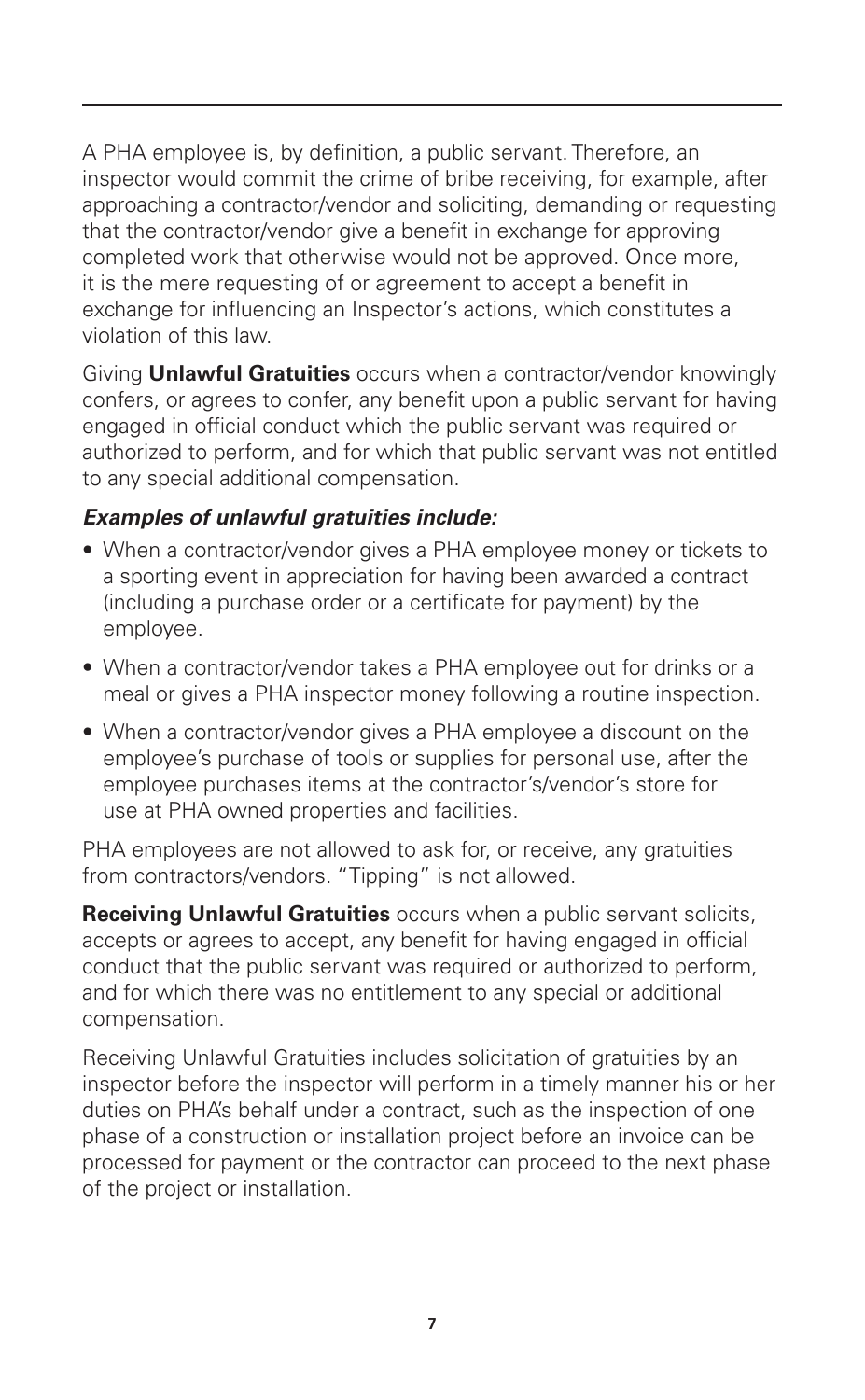The general rule is that a PHA employee cannot accept any gifts from a contractor/vendor with whom PHA does business. PHA employees are expressly prohibited from soliciting or accepting anything of monetary value, including a gift, reward or a promise of future employment.

The impropriety of gift-giving and gratuities is often puzzling to contractors/vendors, especially if they also have private sector work. Government employees operate under a special trust. As a result, even the appearance of favoritism or special treatment is inappropriate. The giver may believe that "one good turn deserves another." In any case, these activities are strictly prohibited and subject to criminal prosecution.

**Rewarding Official Misconduct** occurs when a person knowingly confers, or offers or agrees to confer, any benefit upon a public servant for having violated the public servant's official duty. An asbestos removal contractor/vendor, for example, would be guilty of this crime if he gave an inspector a "gift" because the inspector failed in his duty to inspect the work site.

Conversely, if a PHA employee or inspector solicits, accepts or agrees to accept, any benefit from another person for having violated his or her duty as a public servant, that inspector would be guilty of receiving reward for official misconduct. In other words, if a PHA inspector approaches a contract/vendor and suggests that the inspector is deserving of a "gift' because he/she did not show up at the work site to inspect it for the removal of asbestos, the inspector would be guilty of receiving a reward for official misconduct.

# **Why Do Laws Regarding Corruption and Gift Giving Exist?**

These laws were written to prevent a public servant from:

- Using his/her public office for private or personal gain
- Giving preferential treatment to any person or firm, which undermines open and fair competition
- Compromising independence or impartiality in the making of official decisions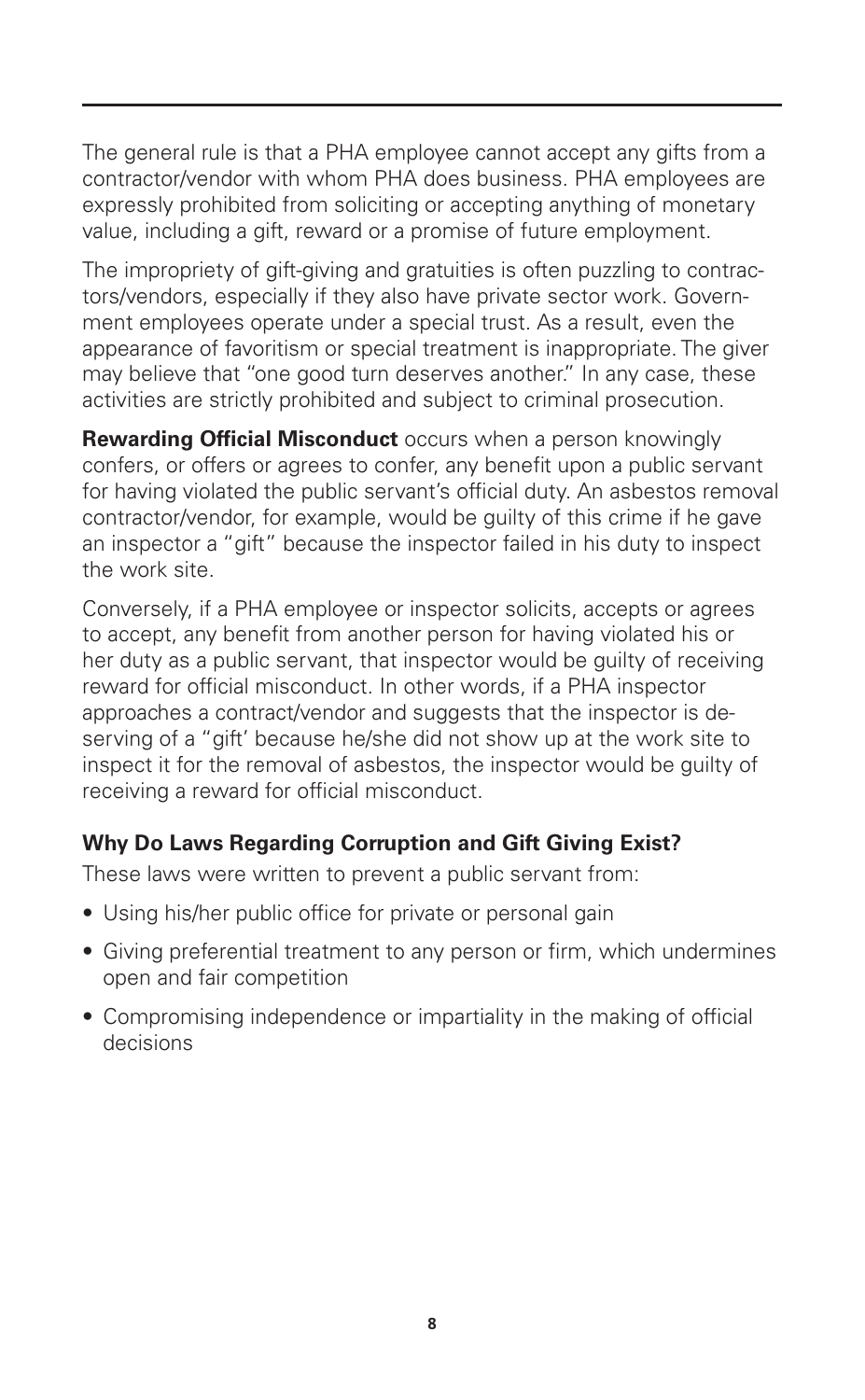### **What Should I Do If Confronted With a Corrupt Overture?**

If you believe that you are being asked to become a party to a corrupt act, the following steps are suggested:

- 1. Try not to accept or refuse the offer; attempt to stall for time. You may say something like, "I'll get back to you."
- 2.Terminate the conversation in an appropriate, but unhurried manner. Obtain a telephone number where you can reach the person. NEVER give out your home telephone number or address.
- 3.As soon as it is practical, write notes for yourself detailing what happened and when it happened.
- 4.Inform the OAC as soon as possible and keep the matter confidential by not discussing it with others, including friend, coworkers or supervisors.

### **How to Report Corruption to the Office of Audit and Compliance?**

In all cases, you must contact the OAC immediately and should not discuss the situation with anyone other than the OAC. All information regarding corruption, fraud, waste, mismanagement, whistleblower retaliation, unfairness, favoritism, or impropriety in any contract should be reported immediately to:

#### **Attn: Complaint Intake Unit**

Office of Audit and Compliance Philadelphia Housing Authority 12 S. 23rd St, 5th floor Philadelphia, PA 19103

Fraud Hotline: (215) 684-8300 Fax: (215) 684-8315 E-mail: oac@pha.phila.gov